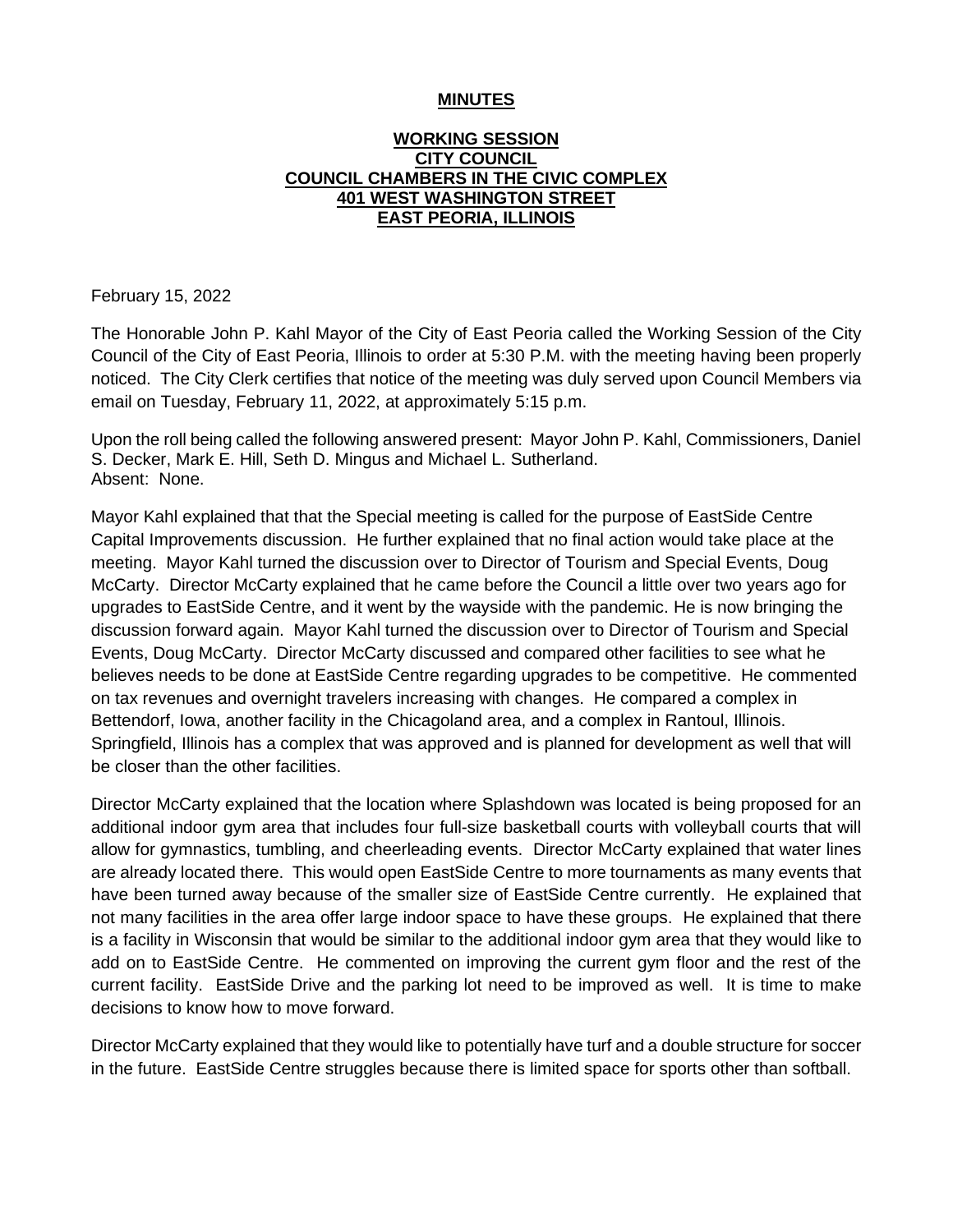## Page 2

Mayor Kahl explained that part of these proposed improvements are in the current capital plan. If there is a consensus to move forward, he would like to get started on planning and do the current needs and concerns as well as the expansion where Splashdown is located. Director McCarty explained that he feels that we will see things slowly moving away from EastSide Centre if the facilities are not upgraded. Right now, the numbers are estimates and are around \$5,000,000 with complete renovation of the concessions, restrooms, and showers.

There was a consensus in favor of moving forward with the upgrade. Commissioner Mingus explained that he is in favor would be for upgrading and moving forward. He explained that the closest is Bettendorf, IA for travel basketball. He feels that it is needed, and when people travel, they are spending a lot of money. He suggests not going cheap and doing it right on the upgrades. He suggests having nets that come down from the ceiling for volleyball. There is competition and some of the tournaments are going to other facilities. He thanked Director McCarty and staff for doing a great job.

Commissioner Decker explained that any investment will be dollars ahead of anyone else because there is already a building in place and the others will need to build new. He inquired about having monies that will cover a lot of the costs or whether a loan will be needed. Director of Finance/City Treasurer, Jeff Becker, explained that if the entire project is done then a loan is necessary. Director Becker explained that the bond counsel has given estimates for certain loan numbers and explained that if the City were to borrow \$5,000,000, it would be a \$325,000 per year payment; if the City Were to borrow \$7,500,000, it would be a \$485,000 payment per year; and if the City were to borrow \$10,000,000, it would be a \$645,000 payment per year depending on how far it is upgraded. Money that is being put away for the upgrades would be dedicated to the loan in addition to increased revenues. There was a discussion about the hotel/motel funds and whether they would be enough to cover the loan. Director Becker explained that with additional revenue, he would be more comfortable with the \$7,500,000.

Commissioner Hill is behind the upgrade because of the competition at Louisville Sluggers and Pekin Dome. \$5,000,000 is for the expansion estimate. He asked about the lights and savings that can be incurred for upgrading to more energy efficient lights. Director McCarty explained that some lights have been upgraded and they have been trying to limit night activities that need lighting. The payback is a little longer than some Southern climates due to the seasonality in our area and not having events in the Winter. He would be in favor of building up the investment at EastSide Centre to ensure other revenues are up.

Commissioner Sutherland explained that he is a fan of EastSide Centre. He inquired as to whether it would be local teams or other teams. Director McCarty explained that it would likely be local during the week and other further teams on the weekend. Commissioner Sutherland asked about money being set aside for the parking lot. Director McCarty explained that money can be set aside for the particular purpose of the parking lot.

Mayor Kahl asked for any comments from the audience. Ric Swan came up to the podium explained that EastSide Centre is the economic driver for the economy. He has never witnessed anyone do more with less than EastSide Centre. It is time to reinvest and have a premier place for the community.